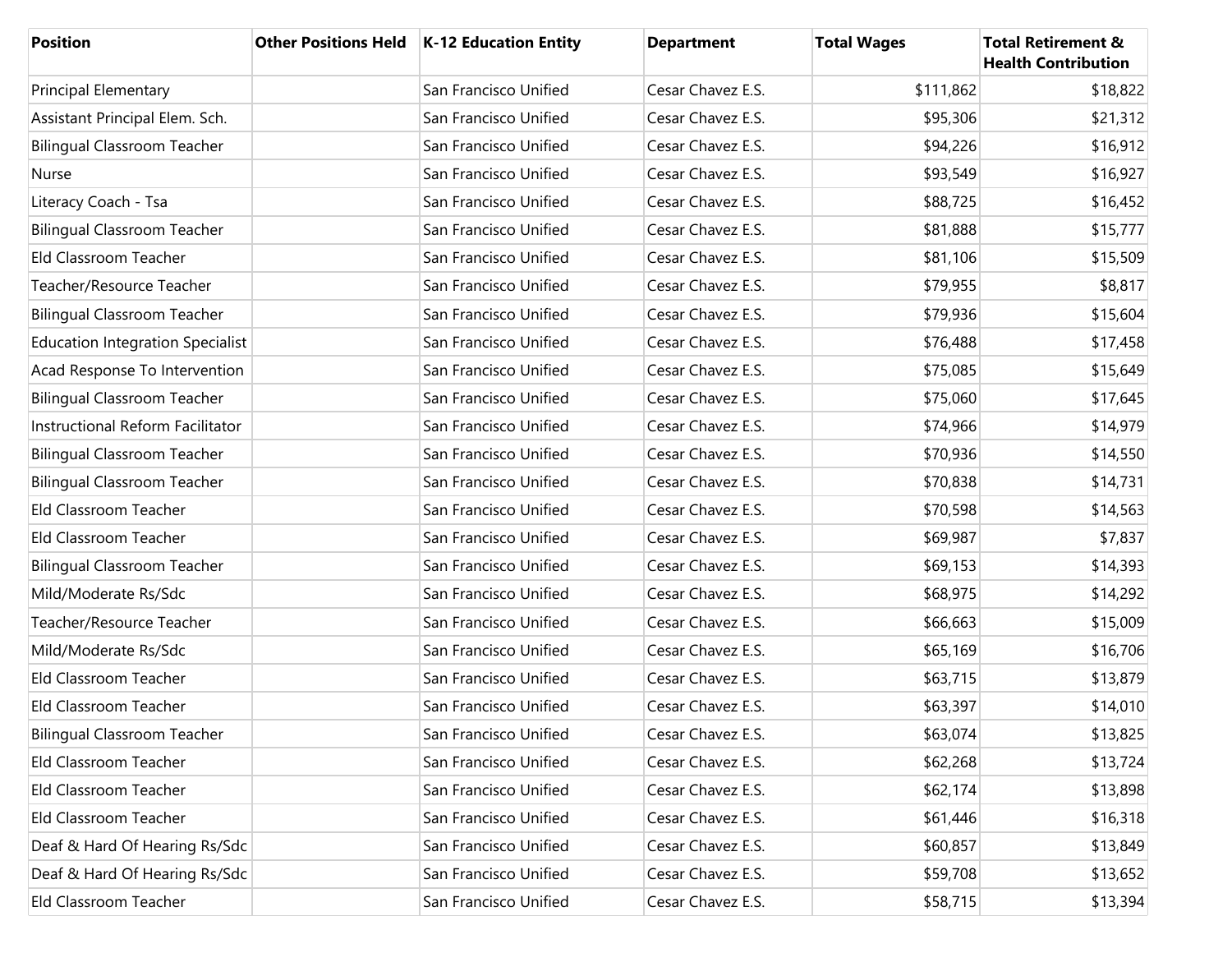| <b>Bilingual Classroom Teacher</b> |                                                           | San Francisco Unified | Cesar Chavez E.S. | \$57,904 | \$13,307 |
|------------------------------------|-----------------------------------------------------------|-----------------------|-------------------|----------|----------|
| <b>Bilingual Classroom Teacher</b> |                                                           | San Francisco Unified | Cesar Chavez E.S. | \$56,927 | \$13,212 |
| Secretary II                       |                                                           | San Francisco Unified | Cesar Chavez E.S. | \$55,793 | \$19,774 |
| Custodian                          |                                                           | San Francisco Unified | Cesar Chavez E.S. | \$52,760 | \$26,133 |
| Librarian                          |                                                           | San Francisco Unified | Cesar Chavez E.S. | \$51,813 | \$15,265 |
| Custodian                          |                                                           | San Francisco Unified | Cesar Chavez E.S. | \$50,881 | \$29,395 |
| Eld Classroom Teacher              |                                                           | San Francisco Unified | Cesar Chavez E.S. | \$48,268 | \$10,952 |
| <b>Bilingual Classroom Teacher</b> |                                                           | San Francisco Unified | Cesar Chavez E.S. | \$48,239 | \$15,242 |
| Family Liaison - Spanish           | Family Liaison -<br>Spanish, Regular<br>Classroom Teacher | San Francisco Unified | Cesar Chavez E.S. | \$46,366 | \$2,703  |
| Senior Clerk Typist                |                                                           | San Francisco Unified | Cesar Chavez E.S. | \$44,046 | \$18,621 |
| Acad Response To Intervention      |                                                           | San Francisco Unified | Cesar Chavez E.S. | \$35,797 | \$7,695  |
| <b>Bilingual Classroom Teacher</b> | Day-To-Day Student<br>Teacher Sub                         | San Francisco Unified | Cesar Chavez E.S. | \$35,443 | \$7,053  |
| Curriculum Technology Integrat     |                                                           | San Francisco Unified | Cesar Chavez E.S. | \$34,688 | \$14,383 |
| Librarian                          |                                                           | San Francisco Unified | Cesar Chavez E.S. | \$30,895 | \$6,790  |
| Sp/Ed. la Non-Sh I: Spanish        | Sp/Ed. la Non-Sev H:<br>All Impmt                         | San Francisco Unified | Cesar Chavez E.S. | \$29,289 | \$10,364 |
| Sped Ia Sh - All Impair            |                                                           | San Francisco Unified | Cesar Chavez E.S. | \$27,693 | \$7,692  |
| Para For Deaf/Hard Of Hearing      |                                                           | San Francisco Unified | Cesar Chavez E.S. | \$26,933 | \$7,811  |
| Para For Deaf/Hard Of Hearing      | Para For Deaf/Hard Of<br>Hearing                          | San Francisco Unified | Cesar Chavez E.S. | \$26,932 | \$6,790  |
| Inst. Aide Elem Basic: Spanish     | Noon Monitor                                              | San Francisco Unified | Cesar Chavez E.S. | \$26,589 | \$7,692  |
| Eld Classroom Teacher              |                                                           | San Francisco Unified | Cesar Chavez E.S. | \$25,613 | \$5,328  |
| Social Worker                      |                                                           | San Francisco Unified | Cesar Chavez E.S. | \$23,844 | \$4,493  |
| Eld Classroom Teacher              |                                                           | San Francisco Unified | Cesar Chavez E.S. | \$22,975 | \$5,101  |
| Inst. Aide Elem Basic: Spanish     | Noon Monitor                                              | San Francisco Unified | Cesar Chavez E.S. | \$22,918 | \$7,692  |
| Inst. Aide Elem Basic: Spanish     |                                                           | San Francisco Unified | Cesar Chavez E.S. | \$21,948 | \$10,329 |
| <b>Bilingual Classroom Teacher</b> |                                                           | San Francisco Unified | Cesar Chavez E.S. | \$20,756 | \$4,807  |
| Para For Deaf/Hard Of Hearing      | <b>Instructional Aide II</b><br>Spec Ed                   | San Francisco Unified | Cesar Chavez E.S. | \$20,119 | \$5,132  |
| Para For Deaf/Hard Of Hearing      |                                                           | San Francisco Unified | Cesar Chavez E.S. | \$15,550 | \$4,708  |